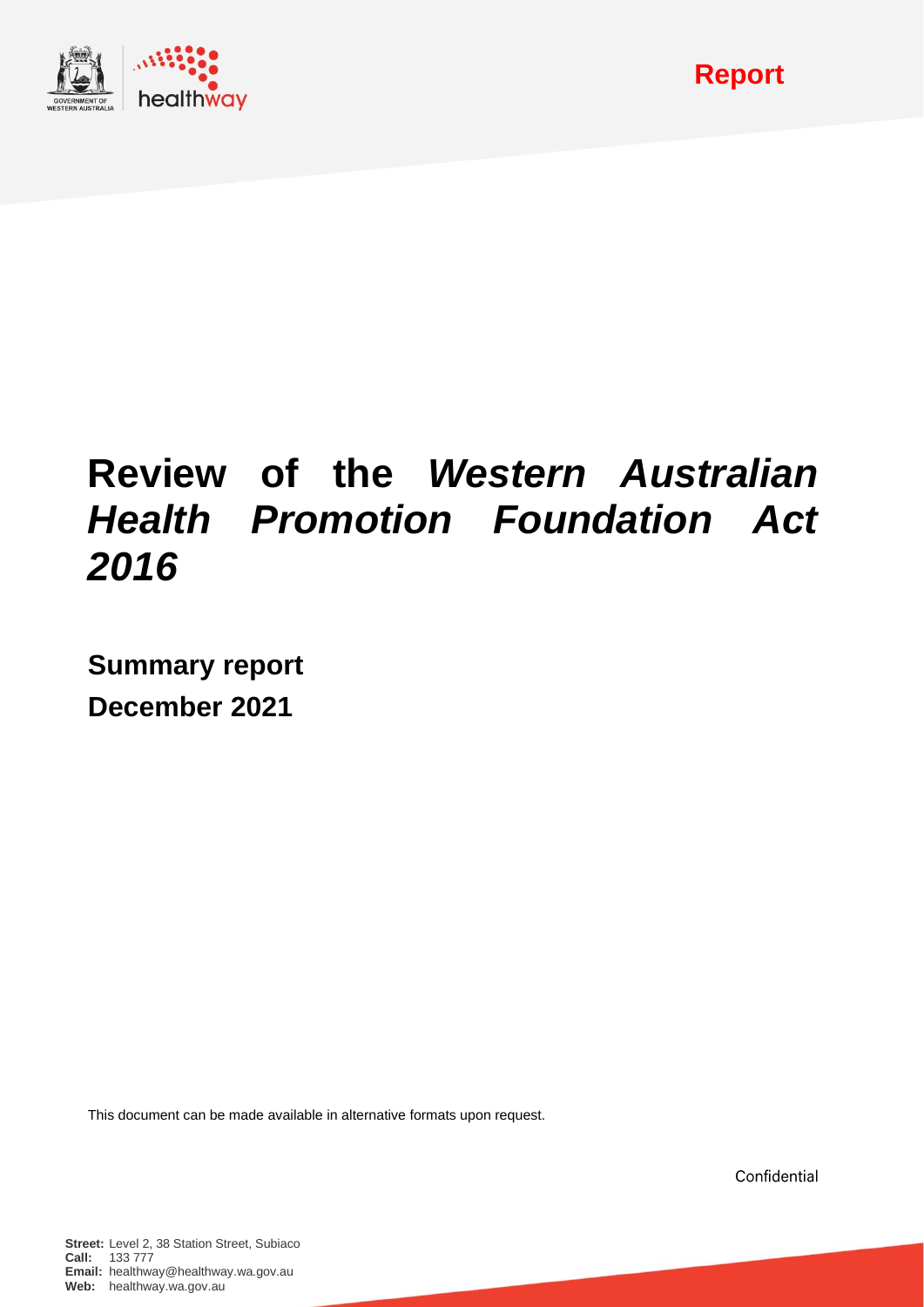## **Contents**

| 1. |                                                                                     |
|----|-------------------------------------------------------------------------------------|
| 2. |                                                                                     |
|    | Overview of the Western Australian Health Promotion Foundation Act 2016 5           |
|    |                                                                                     |
| 3. |                                                                                     |
|    |                                                                                     |
| 4. |                                                                                     |
|    |                                                                                     |
|    | The Act's statutory funding requirements are consistently being met  8              |
|    |                                                                                     |
|    |                                                                                     |
|    |                                                                                     |
|    | Minor amendments to the Act or incorporation in Regulations may further enhance its |
| 5. |                                                                                     |
|    |                                                                                     |
|    | Part 2 – Western Australian Health Promotion Foundation s. 5-9  11                  |
|    |                                                                                     |
|    |                                                                                     |
|    |                                                                                     |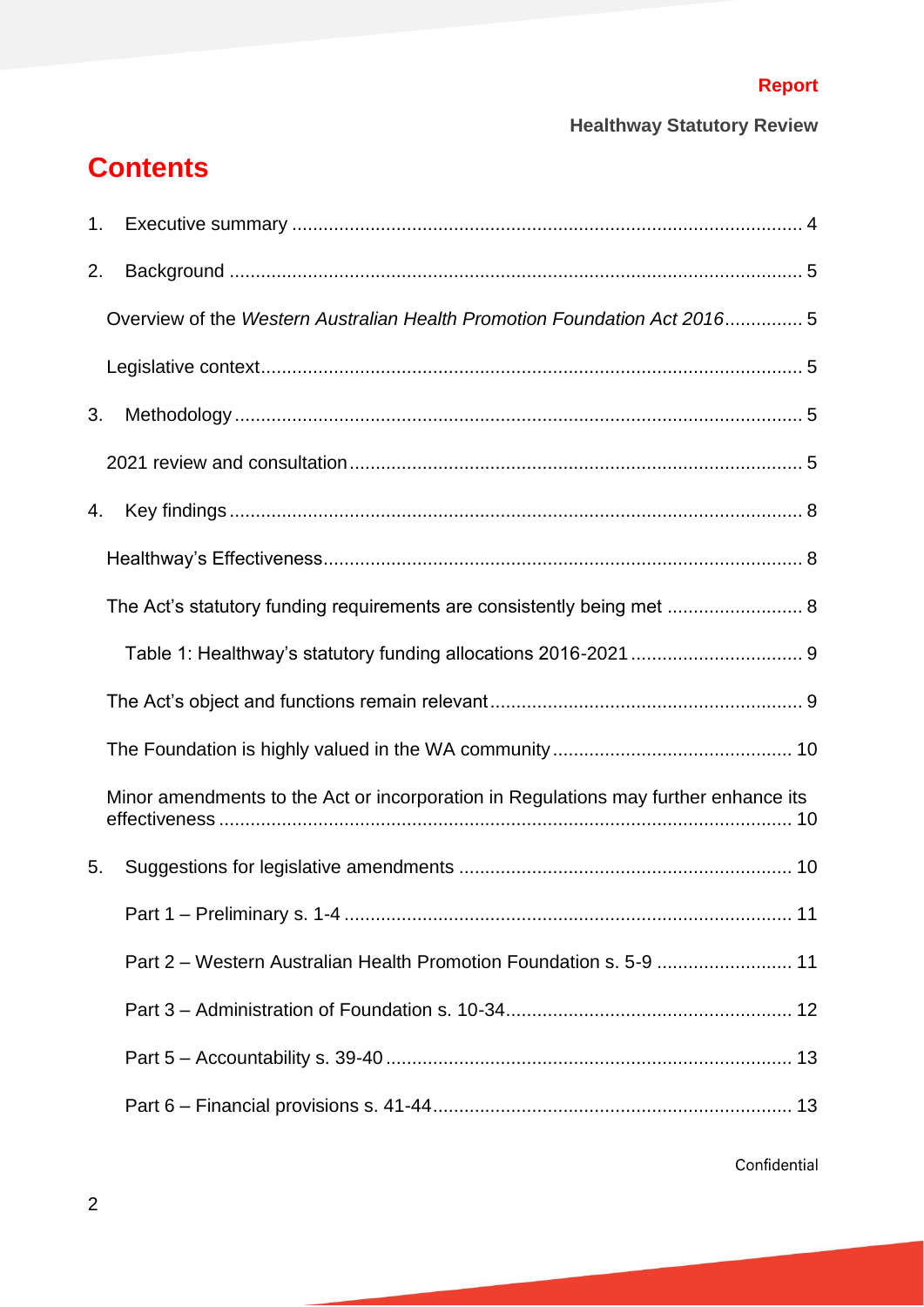### Report

### **Healthway Statutory Review**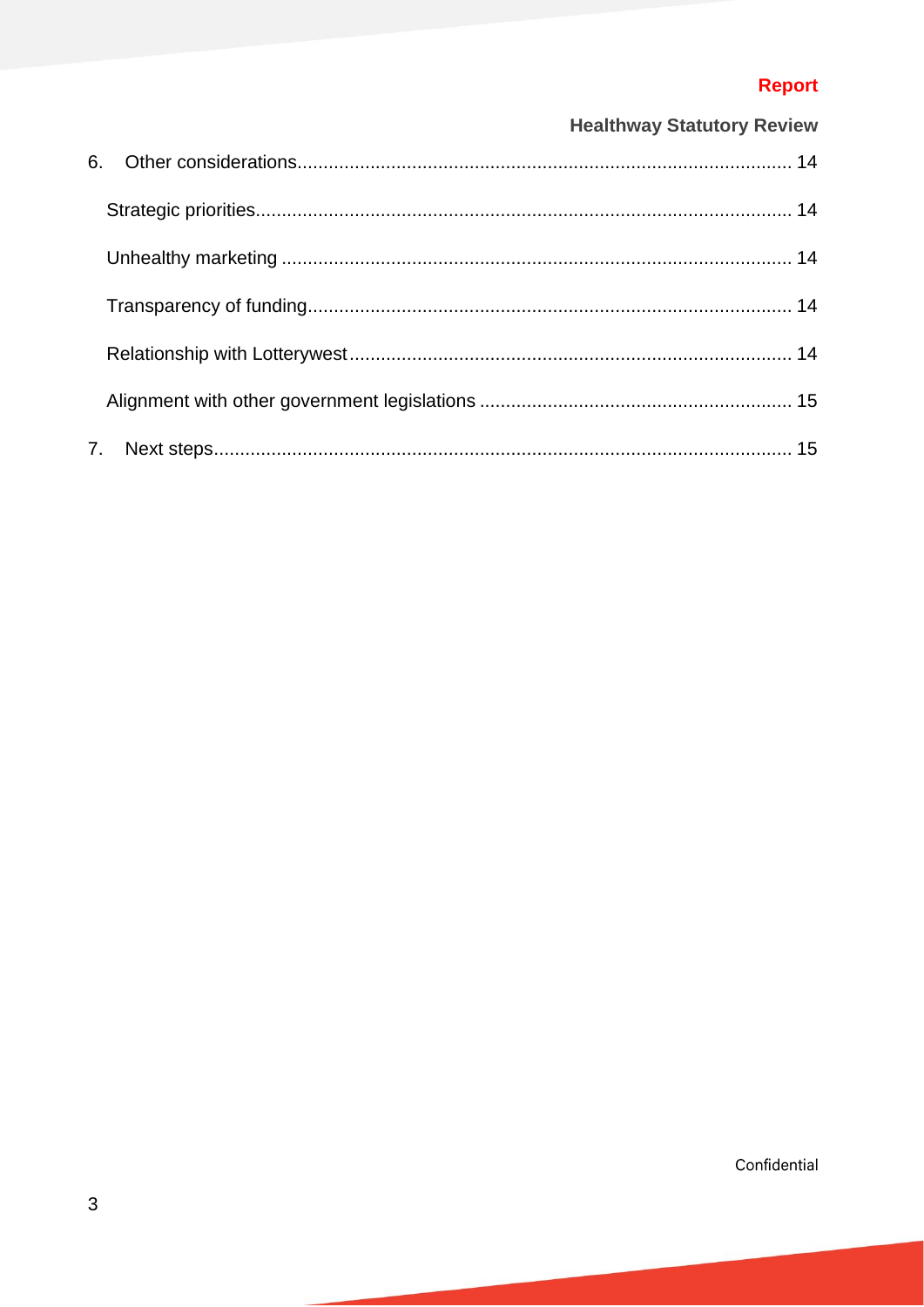### <span id="page-3-0"></span>**1. Executive summary**

The *Western Australian Health Promotion Foundation Act 2016* (the Act) provides for the establishment, objects, functions and operationalisation of the Western Australian Health Promotion Foundation, Healthway. Section 49 of the Act requires that a review of the operation and effectiveness of the Act is conducted every five years.

In accordance with this requirement, a review of the legislation was undertaken between November 2020 and November 2021. This report provides a summary of key findings that may inform possible areas for further investigation to strengthen the operation and effectiveness of the Act and the *Western Australian Health Promotion Regulations 2016* (the Regulations). The review process included:

- Open written submissions members of the public, including targeted external stakeholders, were invited to provide written comment on the legislation to offer insight into the public's perception of the operation and effectiveness of the Act.
- Key stakeholder interviews and focus groups an external consultant was engaged to undertake consultation with identified internal stakeholders including Healthway Board members, advisory members and staff to inform on the operational and strategic success of the Act.
- Stakeholder survey to gauge the extent to which Healthway achieves the object of the Act and to measure health promotion outcomes achieved in the community, a survey was sent to past and current recipients of Healthway grants.
- Analysis of Healthway data analysis of Healthway's funding allocation to programs and target groups was undertaken to inform Healthway's effectiveness in the operationalisation of the Act.

The outcomes of the review indicate that the Act and its operationalisation through Healthway are highly regarded and instrumental in facilitating a positive contribution to health promotion outcomes in Western Australia (WA). The Act's object and functions are consistently achieved, and Heathway's allocation of funding provides evidence of effectiveness in achieving the Act's obligations including statutory funding requirements.

Overall, there is considerable support from stakeholders for the legislation and the positive impacts resulting from Heathway's work. While there were some disparate views, the Act is overwhelmingly considered appropriate by stakeholders and does not require significant change. However, minor amendments may be considered to further enhance and improve the Act and align it to the current public health context in WA. Some of these possible amendments may require further investigation, consultation and analysis before a considered change could be made.

This report summarises the key outcomes of the review for reporting to each House of Parliament. It is noted that the report does not represent a comprehensive account of all review processes undertaken; nor does it provide commentary on the viability of changes suggested.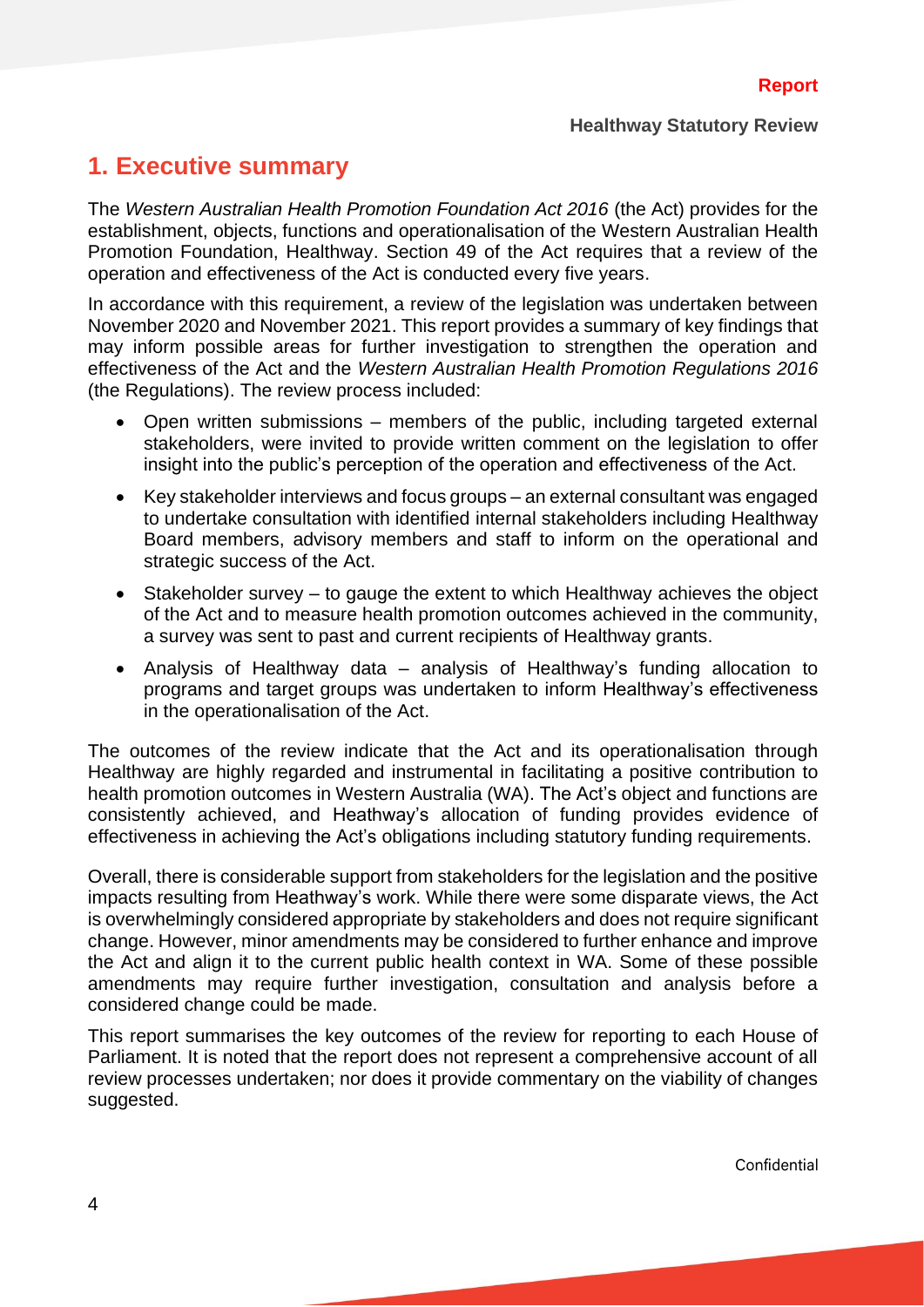### <span id="page-4-0"></span>**2. Background**

#### <span id="page-4-1"></span>**Overview of the** *Western Australian Health Promotion Foundation Act 2016*

The Act is WA's primary piece of health promotion legislation for the establishment, objects, functions and operationalisation of the Western Australian Health Promotion Foundation (referred to as either the Foundation or Healthway). The legislation was enacted in September 2016.

The object of the Act is to promote and facilitate in WA good health and activities which encourage healthy lifestyles.

The functions of the Foundation are:

- (a) to fund activities related to the promotion of good health in general with particular emphasis on young people; and
- (b) to support sporting and arts activities which encourage healthy lifestyles and advance health promotion programmes; and
- (c) to provide grants to organisations engaged in health promotion programmes; and
- (d) to fund research relevant to health promotion; and
- (e) to raise funds by soliciting donations and grants and, subject to section 7(2), engaging in the production or marketing mentioned in section 8(2)(b) in order to support the work of the Foundation; and
- (f) to evaluate and report on the effectiveness of the performance of the Foundation in achieving health promotion activities; and
- (g) generally to achieve the object of the Act.

#### <span id="page-4-2"></span>**Legislative context**

Section 49 of the Act requires that the Minister for Health (Minister) reviews the operation and effectiveness of the Act every five years from the day on which Part 2 comes into operation. The review must be undertaken as soon as practicable after September 2021.

The Act also provides that the Minister must, as soon as practicable after completion of the review, prepare a report about the outcome of the review and cause a copy of the report to be laid before each House of Parliament.

### <span id="page-4-3"></span>**3. Methodology**

#### <span id="page-4-4"></span>**2021 review and consultation**

The review process was undertaken between November 2020 and November 2021. In accordance with the statutory requirements, the review focussed on the two key purposes:

- 1.To review the *operation* of the Act in achieving its objects; and
- 2.To review the *effectiveness* of the Act in achieving its objects.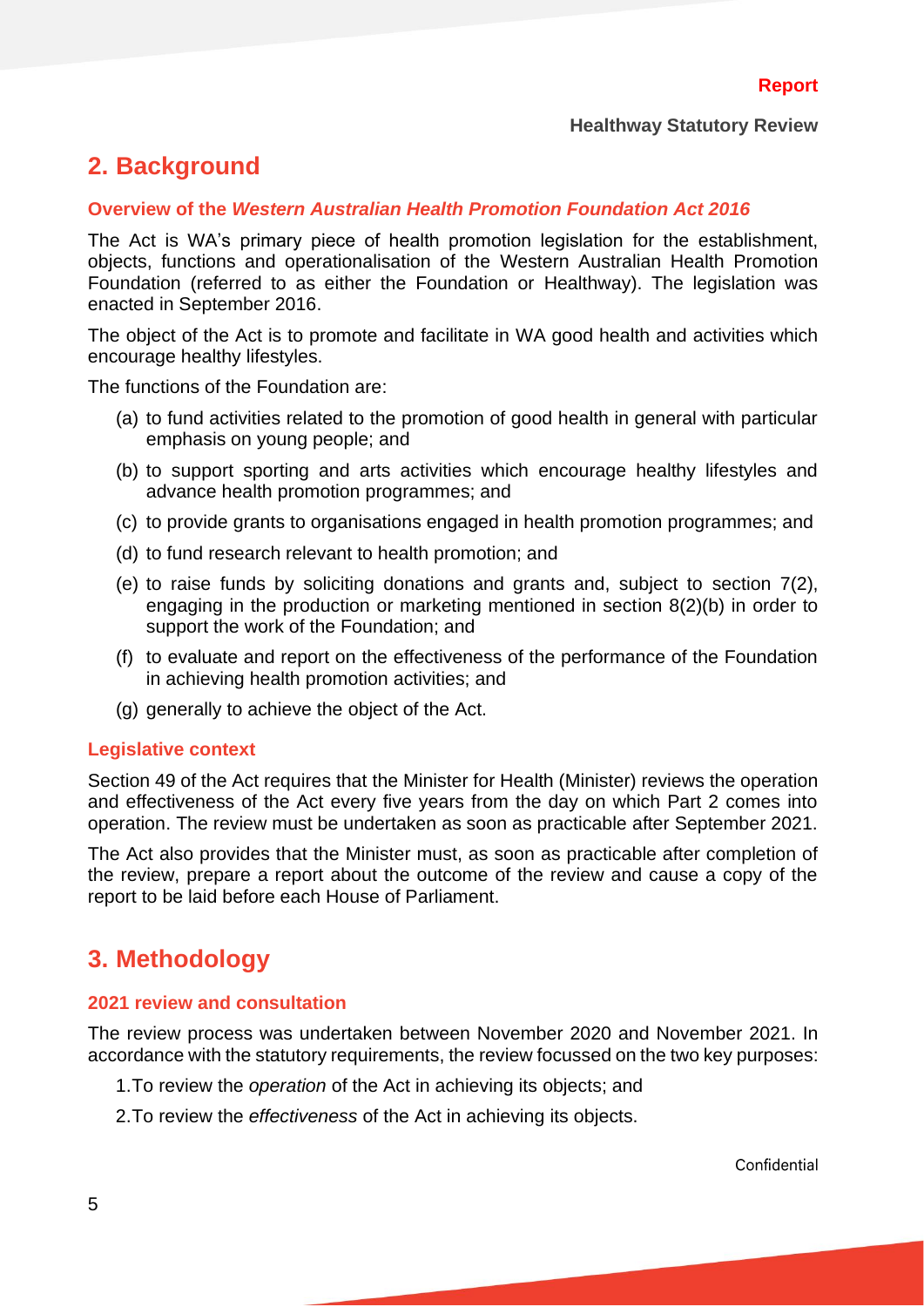The review was conducted in four parts.

#### *Part 1: Open written submissions*

Healthway launched an open written submission process on 25 June 2021 for a six-week period, inviting stakeholders and members of the public to provide written comment on the legislation. This was promoted via Healthway's website and direct electronic communications. In providing a submission, respondents were asked to consider the following key questions:

- Does the Act support Healthway to create a healthy WA through its funding of sport, arts, racing and community events, health promotion programs and research?
- The object of the Act is to facilitate good health and encourage healthy lifestyles in WA;
	- o Are there barriers in the Act that prevent the achievement of its object?
	- $\circ$  Are there ways in which the Act supports the achievement of its object?

Respondents were asked to provide their name and contact details on the submission. Submissions have not been made publicly available, however, are subject to the Freedom of Information Act 1992 (WA).

A total of 16 open written submissions were received through the public consultation process. Respondents comprised:

- State Government departments (1);
- Public health groups (3);
- Environmental health industries (3);
- Sport organisations (7); and
- Arts organisations (2).

#### *Part 2: Key stakeholder interviews and focus groups*

Following an open procurement process, Healthway appointed Creating Communities Australia (CCA) on 28 May 2021 to develop survey tools and to conduct and report on stakeholder consultations and open written submissions.

Stakeholder interviews focussed on the object of the Act, the functions, funding and governance arrangements. The questions centred around alignment of the object with the current public health landscape, unintended impacts of the Act, Healthway's effectiveness in carrying out the legislative functions, and appropriateness of prescribed funding allocations.

Interviews were held between July and August 2021. Each confidential interview or focus group was offered in-person or via Microsoft Teams.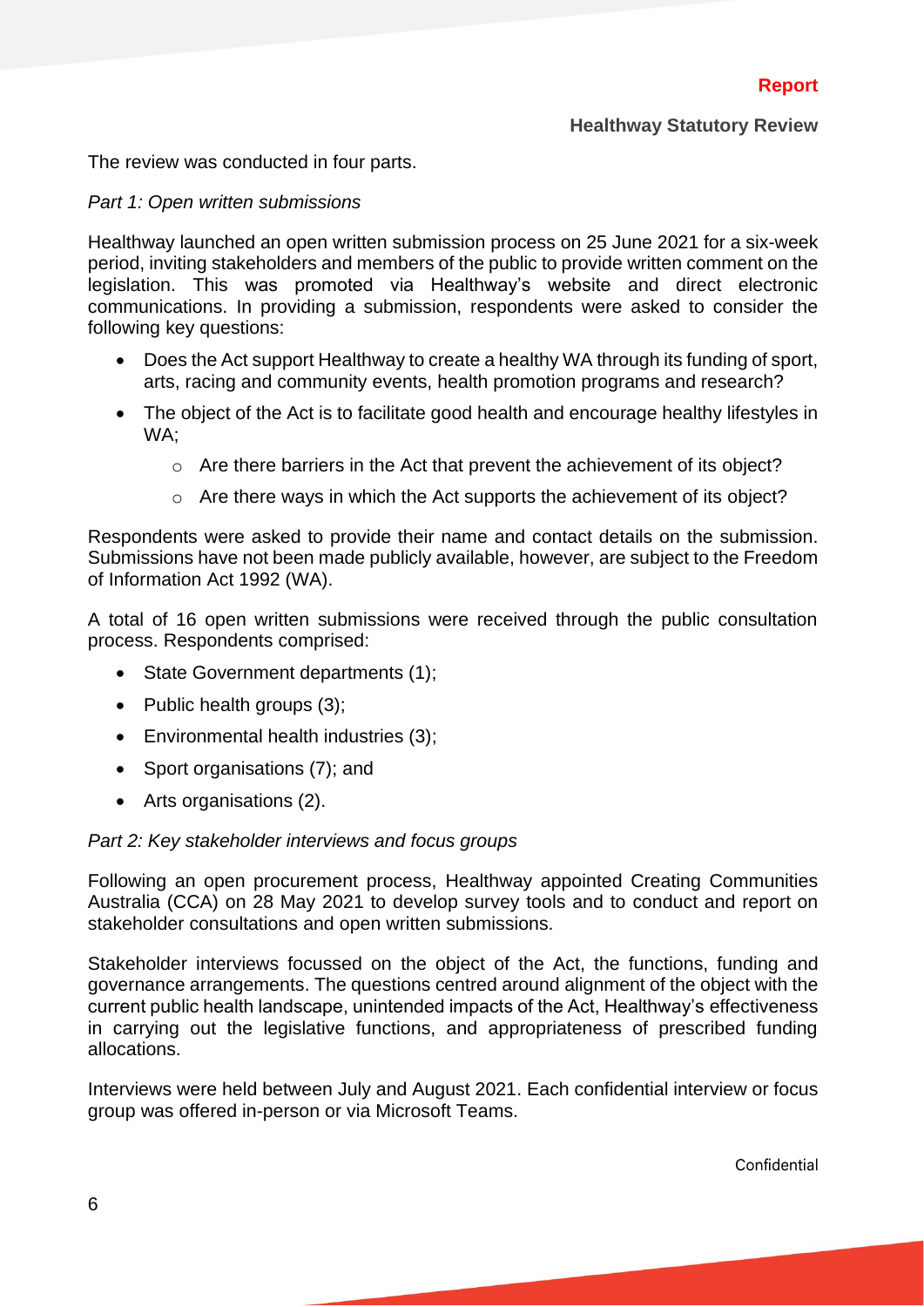A total of seven one-on-one interviews were conducted, comprising of Healthway Board members and Senior Management. Two focus groups were conducted with the Health Promotion Advisory Panel and Healthway management.

The final report from CCA was completed on 15 October 2021 and detailed the key findings of the consultation and open written submissions, and a series of recommendations for consideration.

#### *Part 3: Stakeholder survey*

Between 18 May 2021 and 7 June 2021, a health promotion survey was distributed by Healthway via electronic direct mail (EDM) to all Healthway grant recipients over the preceding two years.

To assist in reviewing the operation and effectiveness of the Act in achieving its object and functions, the survey sought information on the health promotion outcomes of Healthway funding in the community. Matters with relevance to this survey included:

- Questions around Healthway's effectiveness in relation to grant impacts;
- Questions around grant outcomes for target audiences and organisations; and;
- Broader perceptions of Healthway's impact in WA.

A total of 134 survey responses were received (25% response rate) from organisations who received a Healthway grant in 2019 or 2020.

#### *Part 4: Analysis of Healthway data*

Data from 2016 to 2021, specifically relating to functions of Healthway, was extracted from Healthway's grants management system for analysis. This included budget allocation and expenditure provided to:

- Activities related to the promotion of good health in general with particular emphasis on young people;
- Sporting and arts activities which encourage healthy lifestyles and advance health promotion programs;
- Grants to organisations engaged in health promotion programs; and
- Research relevant to health promotion.

<span id="page-6-0"></span>The results of this analysis informed an assessment of Healthway's operation and effectiveness in achieving the object of the Act.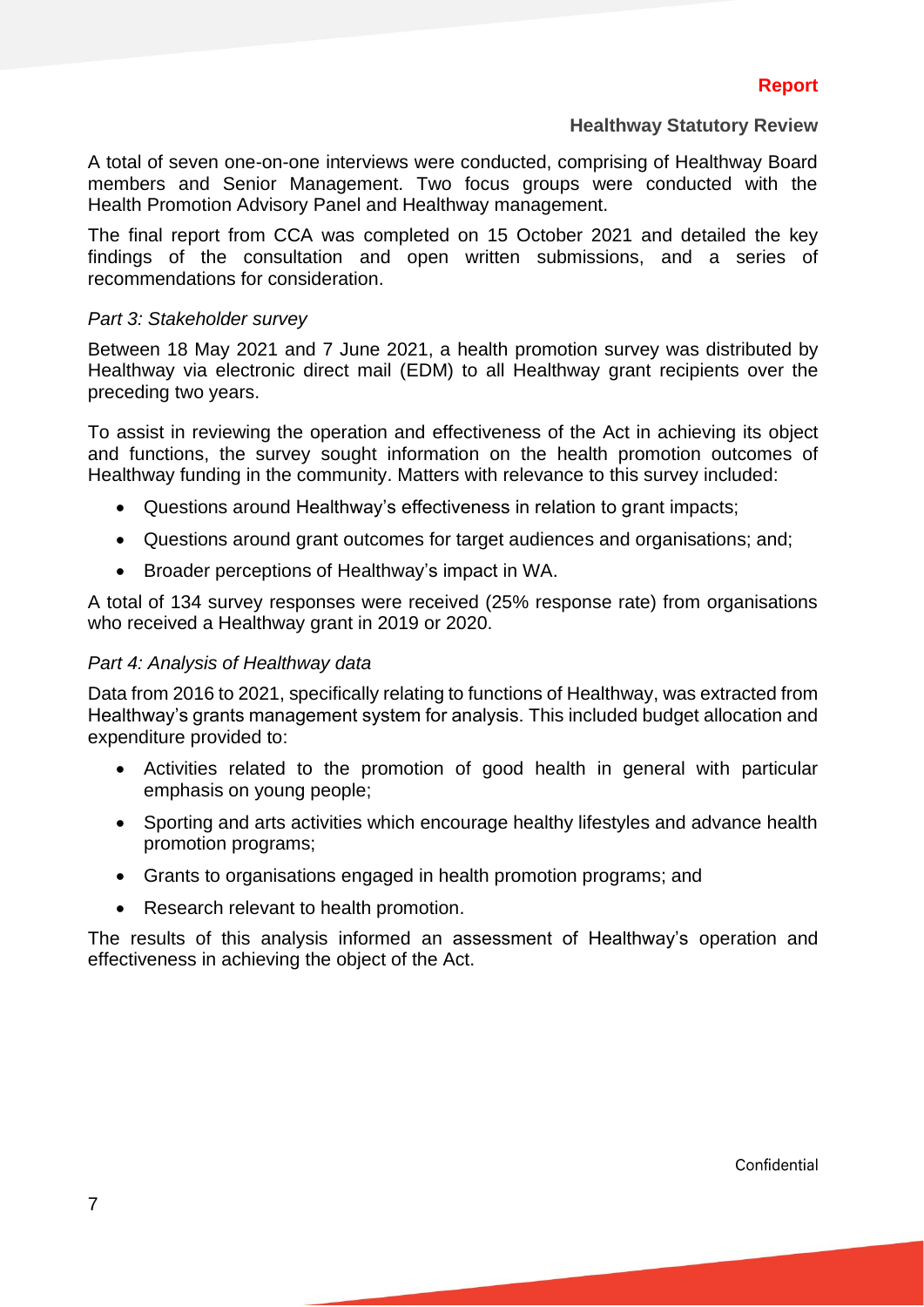### **4. Key findings**

With consideration to the outcomes of the various review components, a number of key findings are identified and outlined below.

#### <span id="page-7-0"></span>**Healthway is effective in achieving health promotion outcomes**

Stakeholders report that Healthway is consistently effective in fulfilling its statutory obligations. Key points include:

- Interviews with stakeholders recognised that the functions enable structural changes that facilitate healthier environments and improve physical and mental health for beneficiaries of various Healthway-funded programs.
- All submissions from sport and arts groups affirmed their support for the legislation with most identifying the positive health outcomes achieved in their community through their work with Healthway.
- Written submissions from health agencies acknowledged Healthway's contribution towards the development of a strong evidence base for health promotion action and the role the legislation has played in supporting policy and legislative changes in relation to tobacco, alcohol, road safety, sun protection and environmental influences on health.
- Results from the health promotion survey indicated that over 90% of respondents agree that Healthway and its activities encourage more Western Australians to live healthy lifestyles, and that their grant contributed towards increased knowledge, understanding and attitudes of health behaviours.

#### <span id="page-7-1"></span>**The Act's statutory funding requirements are consistently being met**

Healthway's annual grants expenditure is in line with the current legislative requirements outlined in the Act. Of note:

- Over the past five years, aligned to functions of the Act (Section 7(1)(a)), Healthway has consistently directed funds to activities promoting good health with an emphasis on children and young people (Table 1).
- Over the past five years Healthway has distributed grants consistent with the Act's functions and to organisations consistent with Sections 7 and 8(2) of the Act through allocation of funding to sport, arts, health and research organisations (Table 1).
- Consistent with Section 43(4), Healthway has distributed funding to sports of not less than 30%, and funding to arts of not less than 15%, over the past five years (Table 1).
- Consistent with Section 43(4), Healthway has not distributed more than 50% of funding in any one financial year to any one kind of organisation.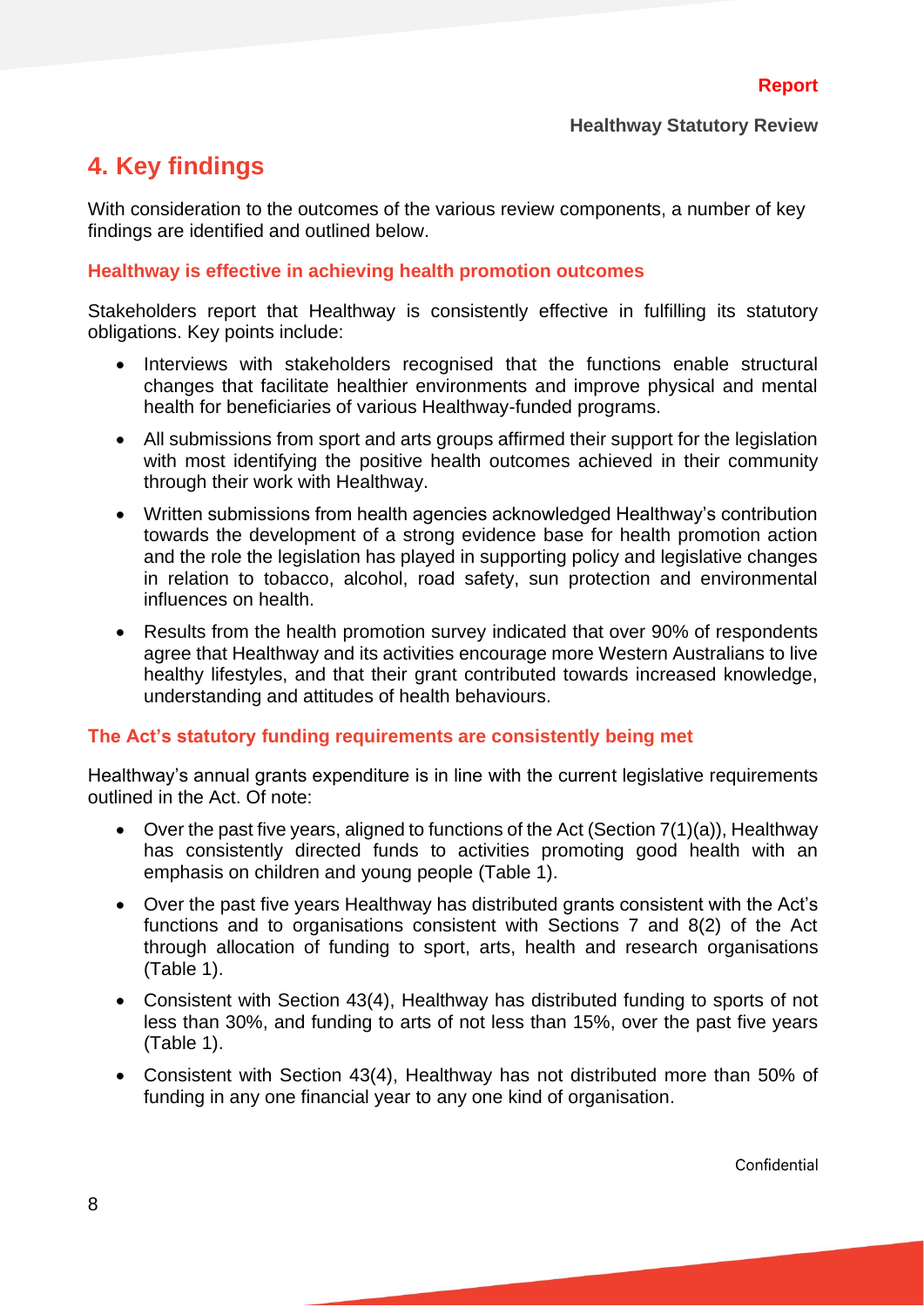| Year    | <b>Children and</b><br>young people<br>(%) (s 7(1)(a)) | Sports (%)<br>(s 43 (4)(a,b)) | Arts $(\%)$<br>(s 43(4)(a,b)) | <b>Health</b><br><b>Promotion</b><br>programmes | <b>Research</b><br>relevant to<br>health promotion |
|---------|--------------------------------------------------------|-------------------------------|-------------------------------|-------------------------------------------------|----------------------------------------------------|
| 2020-21 | 38%                                                    | 36%                           | 20%                           | 24%                                             | 12%                                                |
| 2019-20 | 50%                                                    | 34%                           | 17%                           | 27%                                             | 11%                                                |
| 2018-19 | 49%                                                    | 35%                           | 18%                           | 24%                                             | 11%                                                |
| 2017-18 | 39%                                                    | 35%                           | 19%                           | 24%                                             | 10%                                                |
| 2016-17 | 40%                                                    | 35%                           | 16%                           | 28%                                             | 10%                                                |

#### <span id="page-8-0"></span>**Table 1: Healthway's statutory funding allocations 2016-2021**

#### <span id="page-8-1"></span>**The Act's object and functions remain relevant**

There is strong support for the object and functions of the Act. Of note:

- The majority of stakeholders are supportive of the object, reporting its ongoing appropriateness in the current public health landscape and aligned with the intended purpose of Healthway. While some stakeholders in the interviews suggested 'streamlining' the wording of the object, describing it as a 'broad' or 'wordy' statement, there was a high level of overall support.
- There is considerable support for the function focusing on funding research relevant to health promotion with several stakeholders noting the importance of this function as one that plays a unique role in WA. There is support for the recent focus on translation that has resulted in an acceleration of research into practice in WA. This included the importance of building research capacity through project and research funding, scholarships and training programs and creating a strong public health workforce dedicated to prevention.
- The evaluation and reporting function makes a positive contribution through generating literature which analyses the impact of health promotion activities.
- <span id="page-8-2"></span>• The majority of sport and arts stakeholders were supportive of the function for provision of funds to support sporting and arts activities which encourage healthy lifestyles and advance health promotion programs, reporting that it encourages these sectors to identify and pursue health promotion opportunities through their work.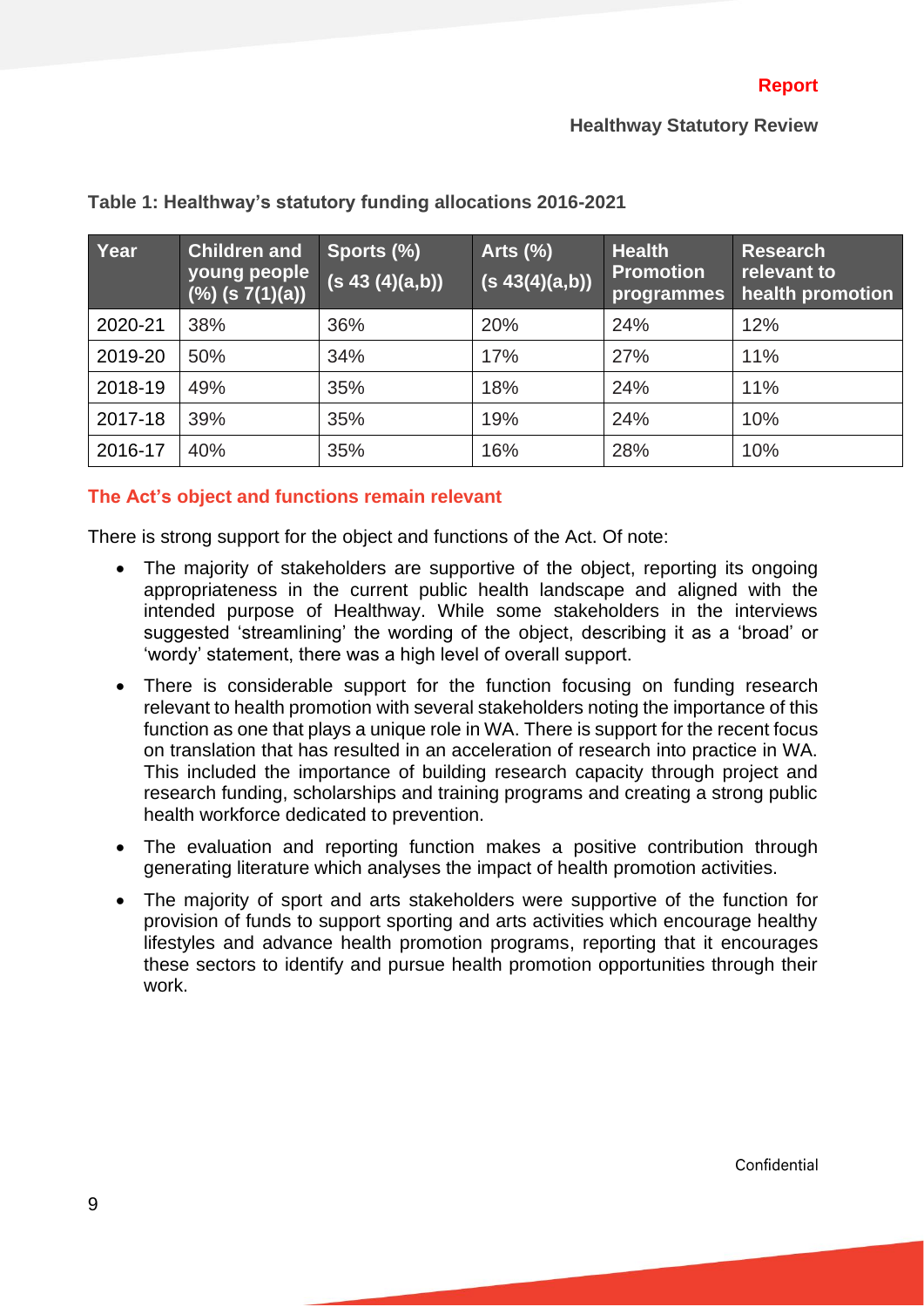#### **The Foundation is highly valued in the WA community**

The legislation and Healthway are highly regarded in the community and instrumental in facilitating a positive contribution to health promotion outcomes in WA. Of note:

- All written submissions indicated their support of the Act and the need for this type of legislation to improve community health outcomes in WA.
- Respondents to the health promotion survey agreed that Healthway benefits the WA community, with 92% of respondents in agreement of Healthway's impact on and contribution to increasing awareness of healthy behaviours and encouraging healthy lifestyles, including being mentally healthy.
- 94% of respondents to the health promotion survey strongly agreed or agreed that Healthway is important to the WA community, and 92% strongly agreed or agreed that Healthway affects positive change in the community.

#### <span id="page-9-0"></span>**Minor amendments to the Act or incorporation in Regulations may further enhance its effectiveness**

The consultation process with stakeholders identified potential improvements within the legislation to optimise Healthway's effectiveness and operations. These improvements included:

- Inclusion and/or refinement of key definitions, such as including a clear definition of health promotion, adjusting definitions of eligible racing organisations and clearly defining a material personal interest.
- Inclusion of contemporary public health issues with some stakeholders recommending the strategic priorities of the health promotion landscape be included in the wording of the legislation.
- Amending the delegations such as raising the CEO delegation limit.
- Introducing clarity around Board member composition and skill set.
- Reviewing the requirements relating to caretaker provisions during a Federal Election.
- Considering the percentage allocations to sports and arts activities.

<span id="page-9-1"></span>Each of these improvements is explored further in the next section of this report.

### **5. Suggestions for legislative amendments**

<span id="page-9-2"></span>The consultation process, undertaken by CCA, highlighted areas for potential improvements of the Act. The suggested improvements identified by stakeholders are summarised below with reference to the relevant section of the legislation.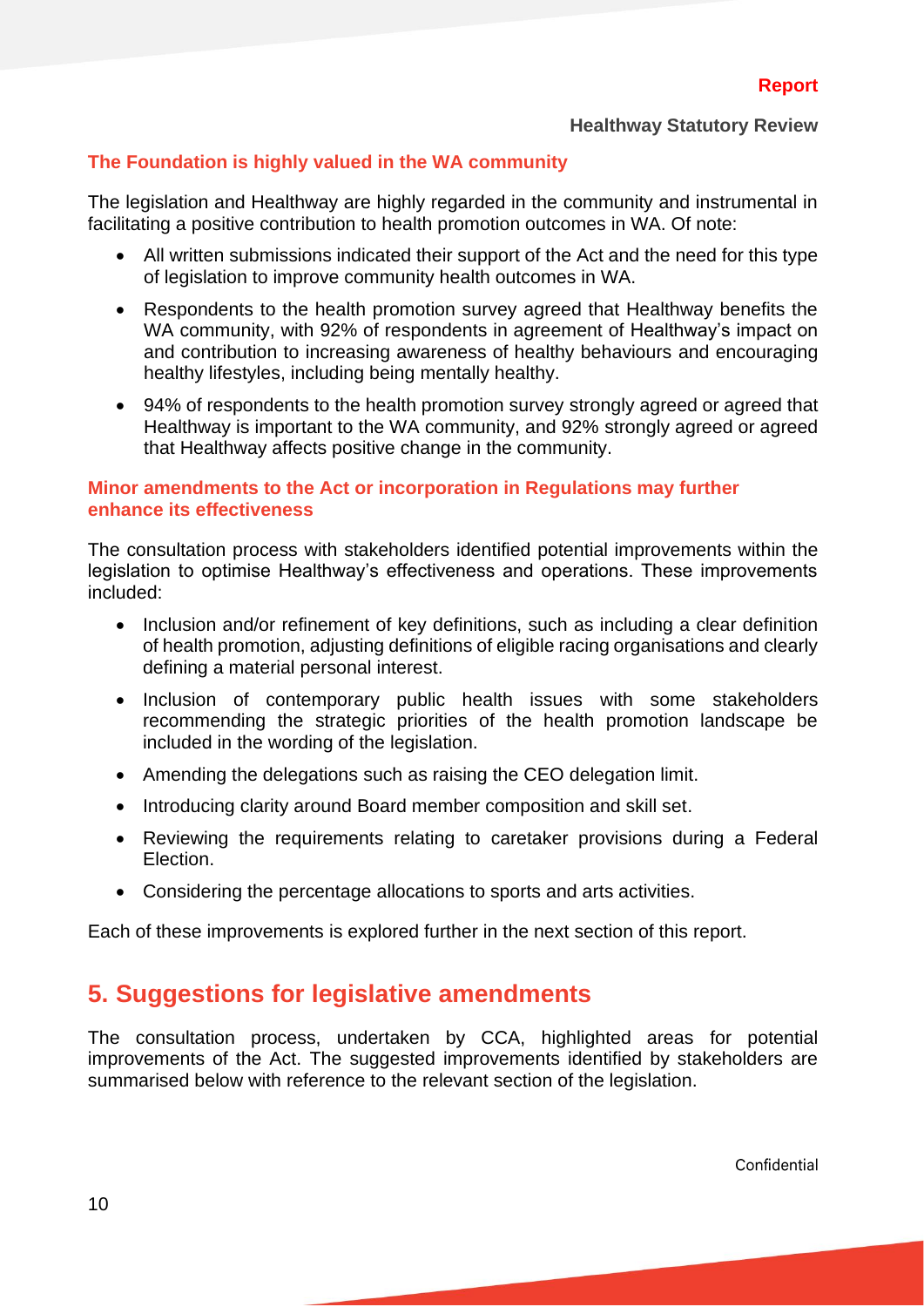#### **Part 1 – Preliminary s. 1-4**

#### *Object (s4)*

The majority of stakeholders endorsed the object on the basis that it remains appropriate within the current public health landscape, being broad yet simple enough for practical interpretation. Should the object be amended, some recommendations were made for consideration of culture, land and knowledge of the Aboriginal and Torres Strait Islander peoples; the needs of vulnerable and disadvantaged communities; impact of climate change on public health; and incorporation of holistic health.

#### <span id="page-10-0"></span>**Part 2 – Western Australian Health Promotion Foundation s. 5-9**

#### *Functions (s7)*

Most stakeholders recommended no changes to the functions recognising the alignment of these with the object of the Act.

Of note was confirmation of Healthway's operational focus on funding activities related to good health, particularly for young people, and enabling structural changes that facilitate healthier environments and improved physical and mental health.

Recommended amendments to the functions included: emphasis on Aboriginal and Torres Strait Islander peoples; people living in low socio-economic circumstances; incarcerated populations; people living in rural and remote areas; and other groups experiencing disadvantage. Several submissions also recommended incorporating climate change.

It was noted that the object can only be achieved when functions are based on scientific evidence. Stakeholders identified a missing function which they propose should read 'to synthesise and apply scientific evidence of what programmes and activities are likely to be most effective in achieving the object of this Act'.

Stakeholders in the interviews and focus groups had clear perspectives on how the functions could be strengthened or amended, either by procedural or legislative changes to address areas they deemed critical public health priorities, noting that priorities may be better addressed through agency strategic policy or through Regulations.

#### *Powers (s8)*

A number of health organisations raised concerns with the inclusion of racing organisations (s8(2)), specifically with regards to animal welfare practices and saturation of unhealthy brands and practices associated with this industry.

While this is the case, the Act does not require that funding be allocated to racing, and it was noted that Healthway introduced a policy in 2010 that ceased funding of animal racing activities. The Act may be improved through alignment with this policy.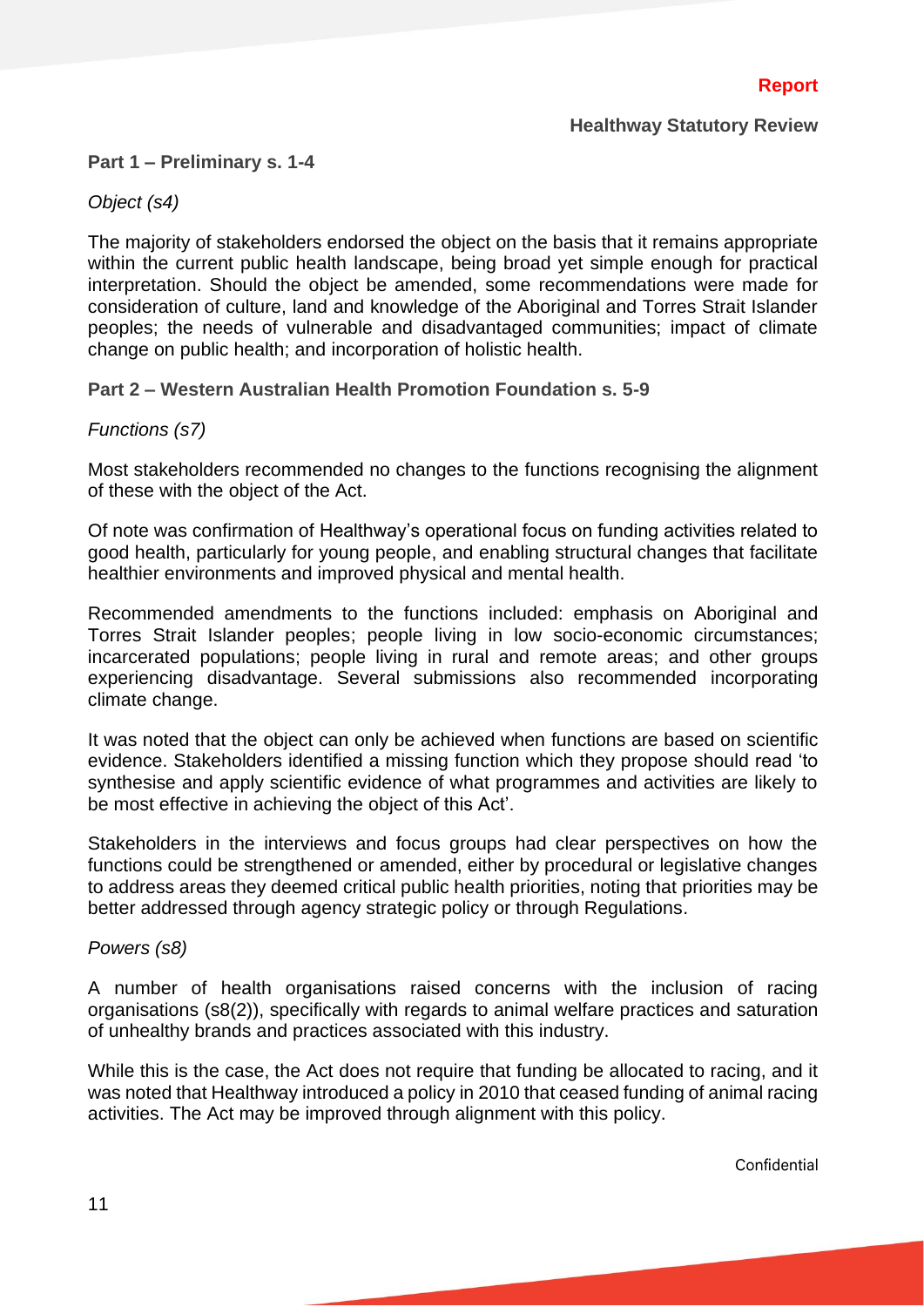#### *Delegations (s9)*

Many stakeholders recognised the value of s9(2), indicating the \$5,000 delegation to Chief Executive Officer facilitates a more timely response for grant funding outcomes and subsequently benefits the local community. However, it was noted that the \$5,000 amount was set a number of years ago with the creation of Healthway and has not been updated since. Several stakeholders were supportive of this delegation limit being reviewed.

Two organisations that provided written submissions supported the current governance structure, noting the ability for Healthway to delegate, under certain circumstances, its powers or duties to a member, CEO, staff member, committee, or officer or agent, is a positive feature of its governance structure that should remain.

#### <span id="page-11-0"></span>**Part 3 – Administration of Foundation s. 10-34**

#### *Foundation membership, presiding member (s11(1))*

There was discussion by stakeholders on s11(1) of the Act, specifically the nomination of a seven-person board and the difficulties associated with maintaining a quorum at each meeting.

A number of stakeholders provided input regarding s11(2) and the optimum levels of both required skills and diversity; indicating these were not always represented on the Healthway Board. Strengthening policies and procedures around Board selection was suggested to ensure adequate representation from experts in public health, Aboriginal and Torres Strait Islander peoples and socio-economic diversity.

One submission recommended minimising political interference including for the appointment of members.

#### *Term of office (s14(2))*

Those stakeholders that made mention of the period of term of office agreed that members should not be able to hold office for longer than nine years, with some indicating the period of nine years is too long.

#### *Misconduct (s15(1))*

Regarding detailing grounds for removal from the Board, the majority of stakeholders indicated 'misconduct' should be separated from 'incompetence', as they are different indiscretions.

#### *Disclosure of material personal interest (s30)*

The requirement for committee members to disclose any material personal interests was lauded as a key feature of the Act that should be retained. One written submission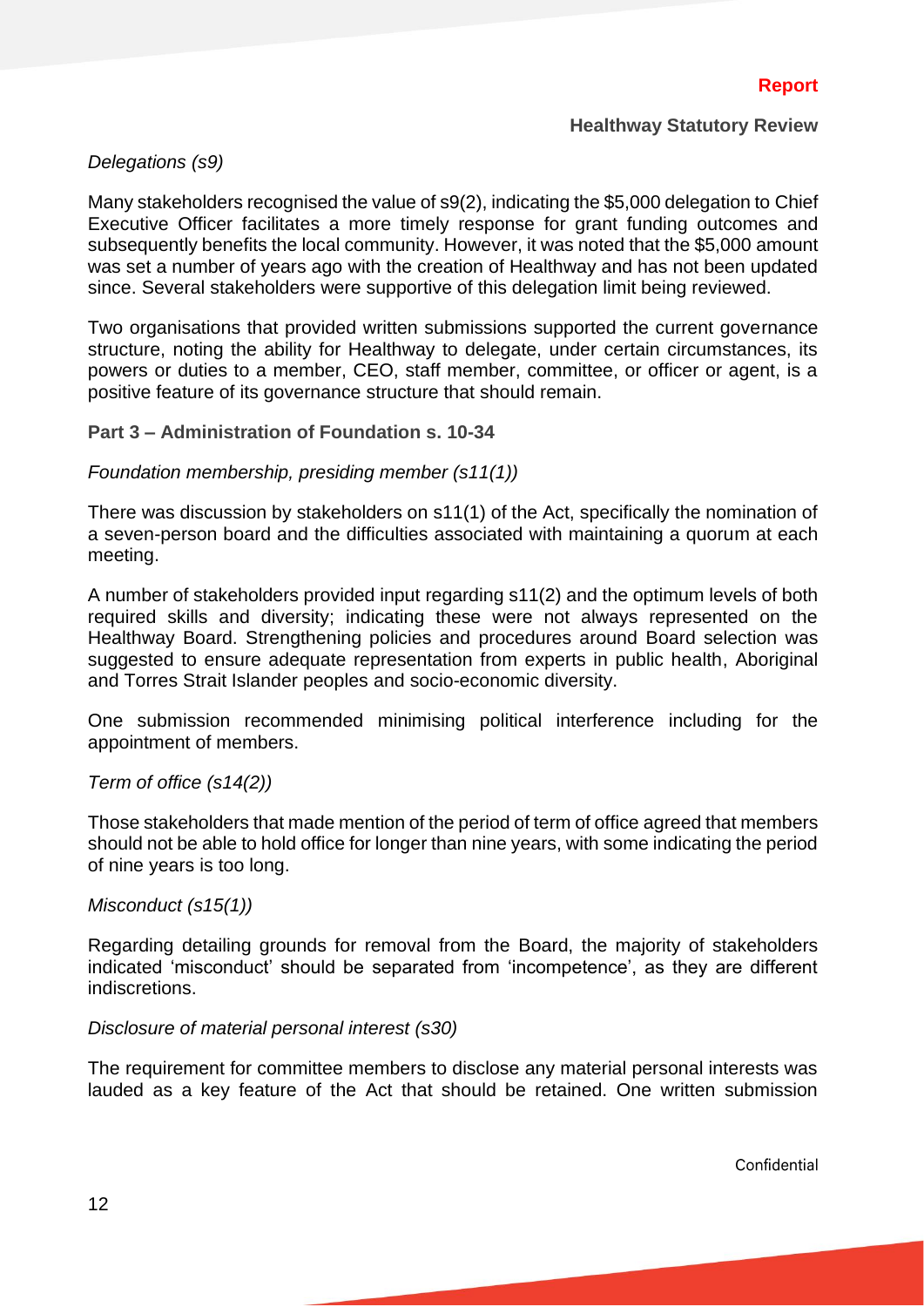identified the need for a clearer definition of a 'material personal interest' in s30(1). This definition would be included in Part 3 s15.

#### <span id="page-12-0"></span>**Part 5 – Accountability s. 39-40**

Noting s39(2), which states 'the Minister must not under subsection (1) direct the Foundation with respect to the provision of funds or grants', one submission identified this as integral to avoid undue political influence on funding decisions by the Minister. They also raised the inclusion of s43(5) which mandates approval by the Minister for disbursement of funds as contrary to s39(2). The submission suggested reviewing the use of s43(5) over the past five years to ensure transparency is upheld.

#### <span id="page-12-1"></span>**Part 6 – Financial provisions s. 41-44**

#### *Federal election (s43(3))*

The requirement for Healthway to make no decisions or announce any decision to disburse funds/grants during the caretaker period, from the issue of the writ for a federal election until the closing of voting in that election, was viewed as unnecessary by stakeholders and an impediment to Healthway's operations as a State-funded entity.

#### *Allocation to sports and arts groups (s43)*

Feedback on the appropriateness of the statutory grant requirements to sporting (30%) and arts (15%) organisations was mixed. Some stakeholders saw the percentage requirements as removing a level of autonomy from Healthway's operations to assess grants purely on need. However, most saw the inclusion of some distribution requirements as necessary to ensure balance in grants provision.

Many stakeholders saw the percentages as historically derived and not necessarily appropriate in the present context. This was echoed in the open written submissions, with some organisations suggesting that the percentage thresholds may no longer be relevant to meeting the object of the Act.

<span id="page-12-2"></span>Five organisations put forward recommendations to address the unequal funding disbursement between sport and the arts to better promote the value of arts and culture. Additional comments from the stakeholders focused on the suggestions to cease funding for horse racing, horse pacing and dog racing, although it has been stated earlier in this report that this has already occurred via an internal Healthway policy position.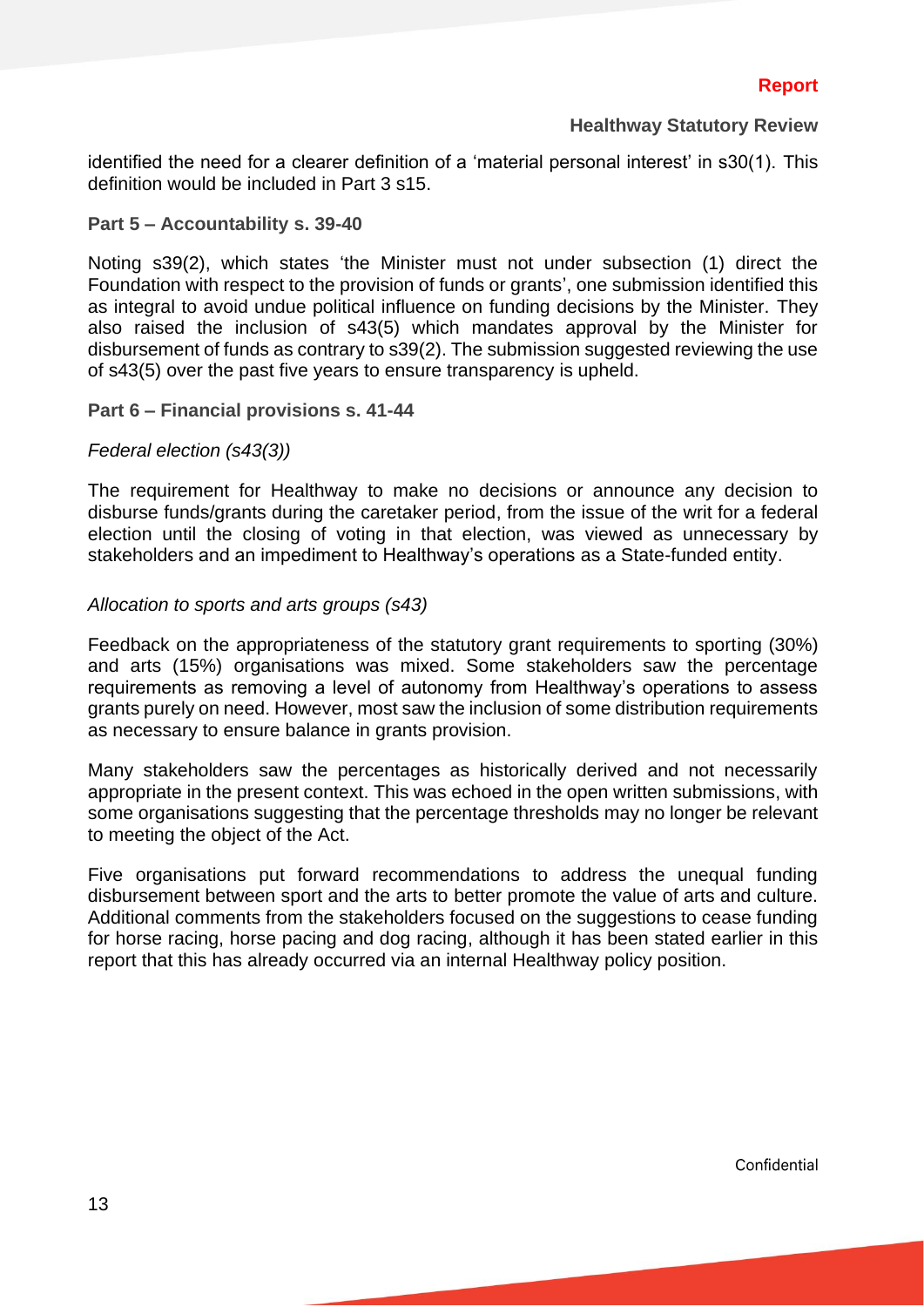### **6. Other considerations**

The consultation process focused on the Act, its object and functions. However, there were several non-statutory suggestions which are listed below. These may be considered at an operational level.

#### <span id="page-13-0"></span>**Strategic priorities**

Most stakeholders made recommendations around Healthway's strategic focus on vulnerable communities, particularly Aboriginal and Torres Strait Islander peoples. While noting the importance of focusing on at-risk populations, stakeholders acknowledged that these may change over time and may be reasonably addressed through Healthway's strategic priority documents and policies. Five written submissions advocated for the inclusion of climate change as a health risk factor within the legislation with one also calling for the inclusion of safety.

#### <span id="page-13-1"></span>**Unhealthy marketing**

Although outside the scope of the legislation, Healthway's position on challenging and prevailing commercial interests in recreational settings through the co-sponsorship policy was identified as a significant strength of Healthway's operations. The co-sponsorship policy, now referred to as co-supporter policy, ensures funded groups are not also supported by other organisations that result in the promotion of unhealthy brands and undermine Healthway's objectives.

#### <span id="page-13-2"></span>**Transparency of funding**

Some stakeholders raised historical funding arrangements with the same organisations being funded over time. There were perceptions that the funding allocation was due to a reliance on Healthway funding and concerns that some programs or events are not strictly aligned to health promotion.

#### <span id="page-13-3"></span>**Relationship with Lotterywest**

There was considerable discussion on the relationship between Healthway and Lotterywest, and stakeholders were prompted on this with the view of informing potential improvements.

Some stakeholders identified differences in culture, function and operation between the two organisations, and some expressed concern with Lotterywest's functions of conducting a lottery being contrary to Healthway's health promotion priorities.

One stakeholder raised issues around duplication; stating that Lotterywest delivers Healthway's functions; highlighting there is an unnecessary level of duplication between the two bodies.